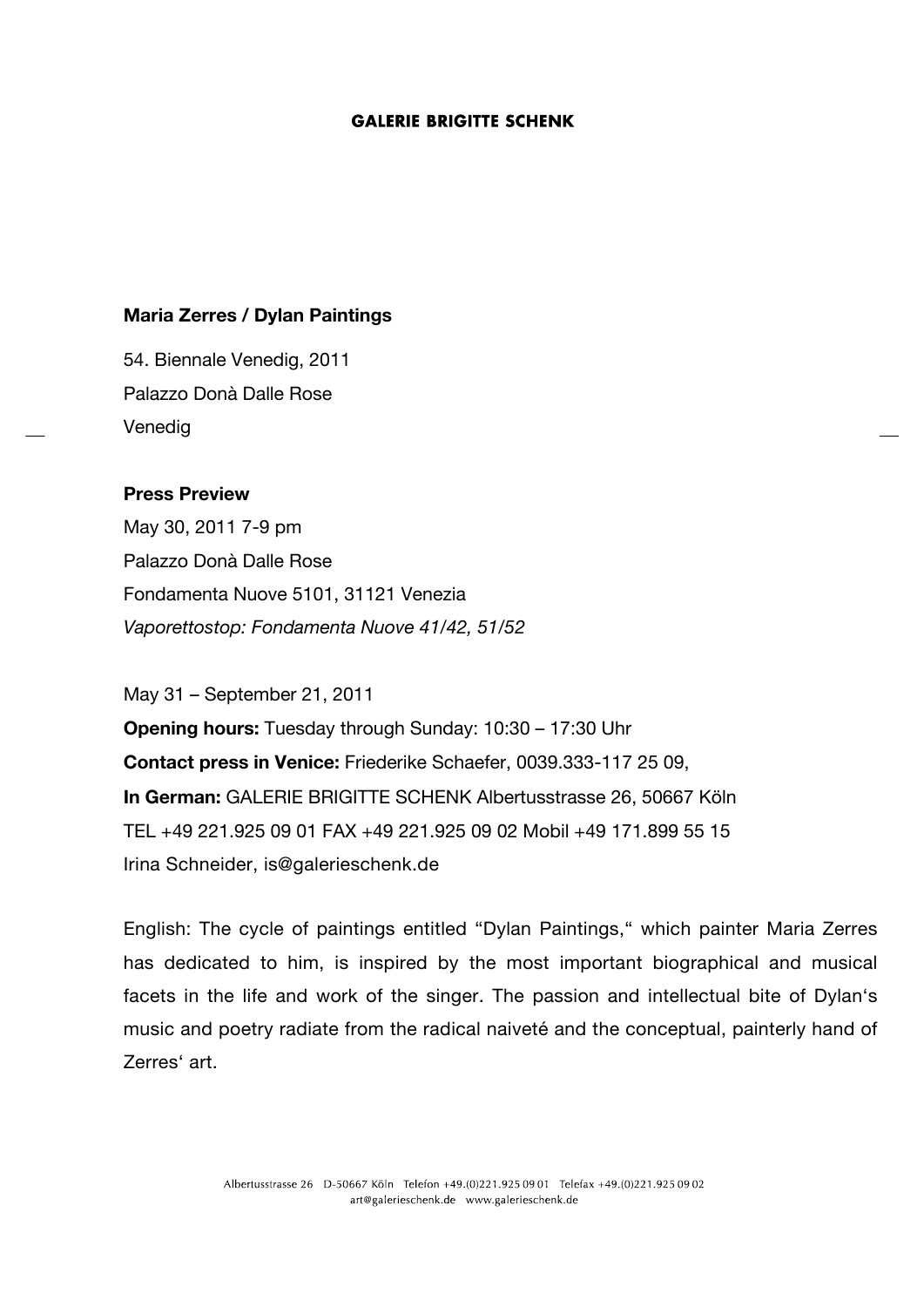The exhibition, taking place during the 54th Venice Biennale, is a cooperative project between the Brigitte Schenk Gallery in Cologne, which has represented the artist for over fifteen years, and the new foundation of Heiner Friedrich, DASMAXIMUM, in Traunreut, Baveria.

Legendary founder of the Dia Foundation in New York and Cologne, Heiner Friedrichhas kept a cycle of 60 paintings to be shown at the Foundation in Traunreut, beside works by Georg Baselitz, John Chamberlain, Dan Flavin, Imi Knoebel, Uwe Lausen, Blinky Palermo, Arnulf Rainer and Andy Warhol. From July onwards, the Foundation will be open to the public. In its unity, the painting cycle shown in Venice is meant to be seen as a closed body of work, and will be on view for four months from June to September.

The exhibition´s curator, Alan Jones, author of the recent bestseller biography of Leo Castelli, has written a text for the catalogue accompanying the show.

In addition, the catalogue includes a poem written especially for the exhibition, dedicated to Bob Dylan by the rock star Marilyn Manson.

Deutsch: Der Bilderzyklus "Dylan Paintings" der deutschen Künstlerin Maria Zerres ist inspiriert von den wichtigsten biographischen und musikalischen Facetten aus dem Leben und Werk Bob Dylans. Die wuchtige Leidenschaft und intellektuelle Schärfe Dylanscher Musik und Poesie finden sich in der radikalen Naivität und dem konzeptuellen, malerischen Duktus Zerresscher Kunst wieder. Die Ausstellung während der 54 Biennale 2011 in Venedig ist ein Gemeinschaftsprojekt der Galerie Brigitte Schenk in Köln, die die Künstlerin seit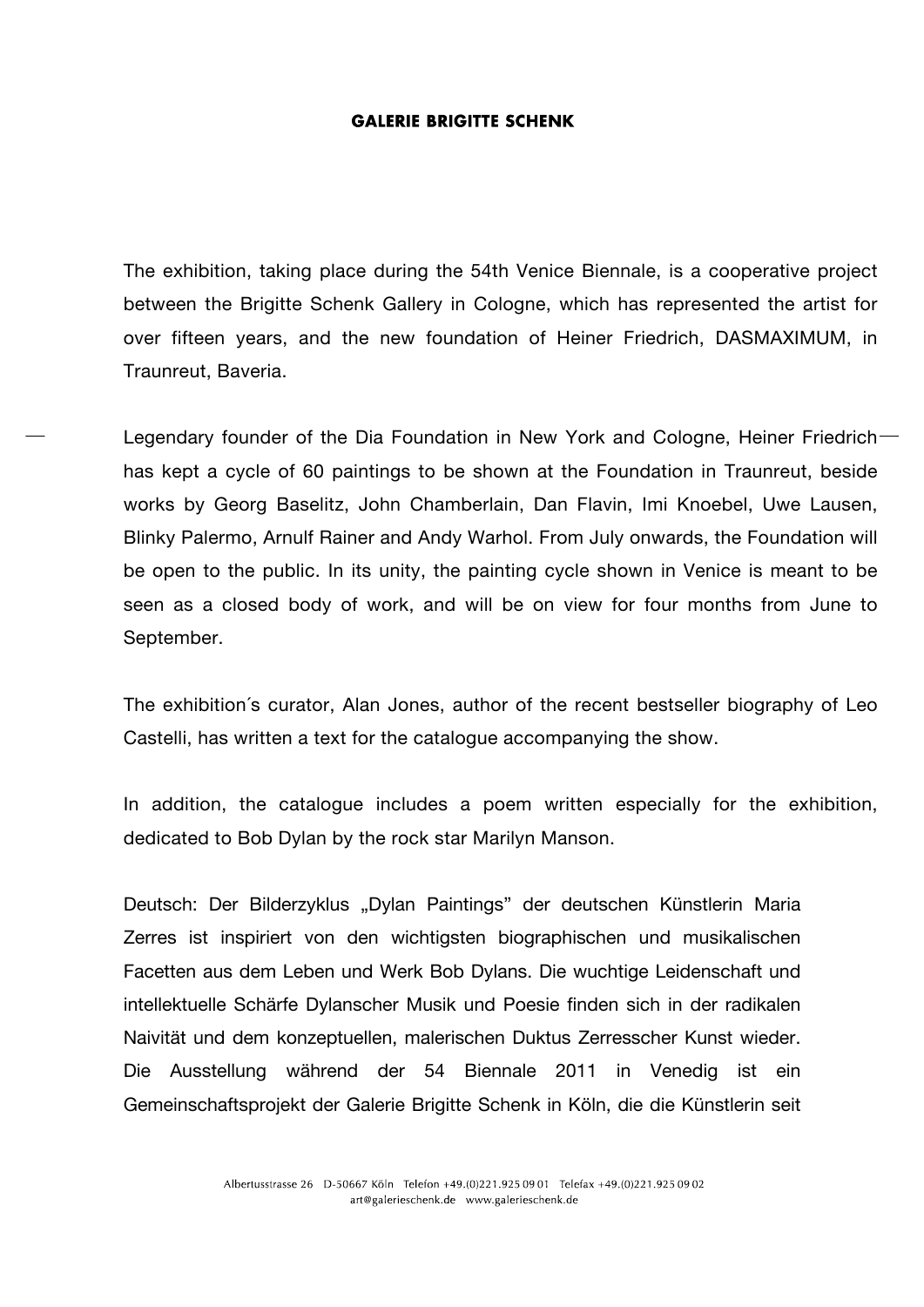mehr als 15 Jahren vertritt und der von Heiner Friedrich neu gegründeten Stiftung DASMAXIMUM in Traunreut.

Deutsch: Der legendäre Begründer der Dia Art Foundation in New York und Köln, Heiner Friedrich, hat einen 60-teiligen Bilderzyklus von Maria Zerres neben Arbeiten von Georg Baselitz, John Chamberlain, Dan Flavin, Imi Knoebel, Uwe Lausen, Blinky Palermo, Arnulf Rainer und Andy Warhol in die neu gegründete Stiftung aufgenommen. Ab Juli 2011 ist die Stiftung ebenfalls der Öffentlichkeit zugänglich. Der in Venedig gezeigte Bilderzyklus ist als geschlossene Werkgruppe zu verstehen und wird vier Monate von Juni bis September in Venedig zu sehen sein.

Der Kurator der Ausstellung Alan Jones, Author der Bestseller-Biographie Leo Castelli, hat den Katalogtext geschrieben. Ausserdem wird eine musikalische Textstrophe zu Bob Dylan, eigens von dem Rock Star Marilyn Manson für dieses Ereignis verfasst, im Katalog erscheinen.

Italian: La serie di pitture "Dylan Paintings", che la pittrice tedesca Maria Zerres dedica a Bob Dylan, s'ispira ai momenti più importanti della vita e dell' opera musicale di Bob Dylan. La passione e la lucidità intellettuale della musica e della poesia di Dylan si ritrovano nella naività radicale dell'arte concettuale- pittorica di Zerres.

Come evento collaterale della 54 Biennale di Venezia, la mostra viene presentata dalla Galleria Brigitte Schenk a Colonia, Germania, chi segue l'artista da più di 15 anni,ed ora in collaborazione con la nuova fondazione di Heiner Friedrich, DASMAXIMUM a Traunreut, Bavaria.